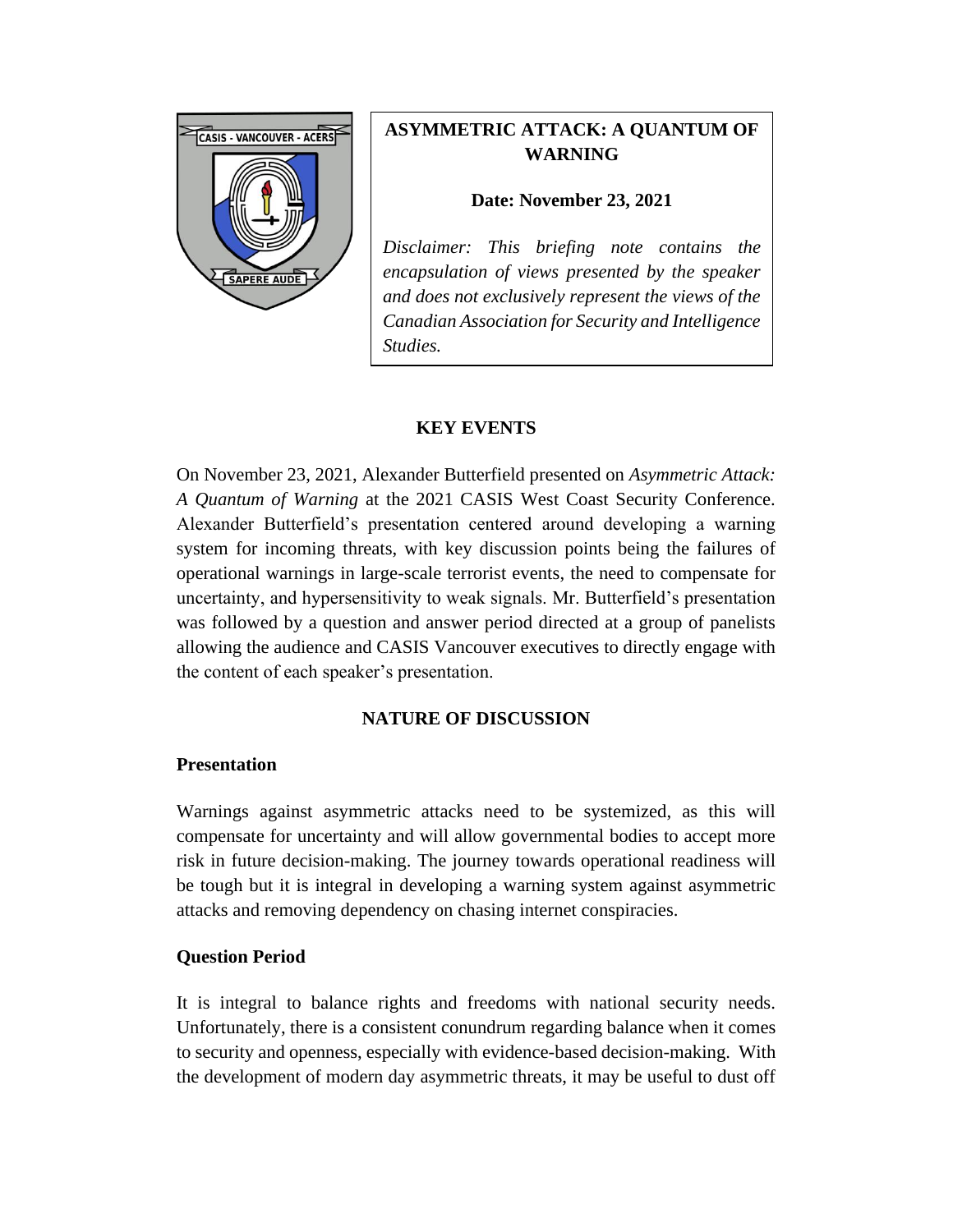some of the foreign intelligence skills, including counterintelligence, used in the past when it comes to identifying baseline activity for extremism and red flags.

#### **BACKGROUND**

#### **Presentation**

Mr. Butterfield began his presentation by highlighting that the problem of warning brought focus and clarified all dimensions of intelligence collection and analysis like no other problem did. Defence warning systems have been developed by several states. The US Department of Defense, for example, developed an Indications and Warning system (I&W) during the Cold War, which was used primarily for symmetric adversaries that were predictable and observable. With symmetric attacks, military power and strategy did not differ significantly between opponents, which has since changed with the elevation of warfare.

Mr. Butterfield noted that the regional and functional centres of the Central Intelligence Agency (CIA) have undoubtedly developed analytical tools for political and economic warning, which might better serve their hyper secret culture. The defence warning system has evolved over the years to include economic, diplomatic, and political components. Currently, states with growing power struggle to align their expectations of state interests with judgments of the tactical, operational, and strategic means utilized to achieve their goals; this has led to the pervasiveness of asymmetrical warfare. As such, there is a heightened need for adequate warnings against asymmetric attacks in response to this change.

As an illustration, 9/11 was not just a failure of strategic warning but a failure of operational warning, which forced the governmental bodies to abandon systemic warning systems and resort to taking wild guesses. However, every single adversary undergoes a process prior to execution in order to become ready for attack: planning, budget, training, logistics, mobility, etc. which leaves no room for speculations and theorizing.

As it currently stands, there are differences in signature between asymmetric and symmetric threats, with the former's signature being more discreet, barely observable, and extremely uncertain. With this in mind, the precariousness of asymmetric adversaries desperately requires a systematized warning system in order to increase the state's hypersensitivity to weak signals and acceptance of more risk in decision-making.

The Journal of Intelligence, Conflict*,* and Warfare Volume 4, Issue 3

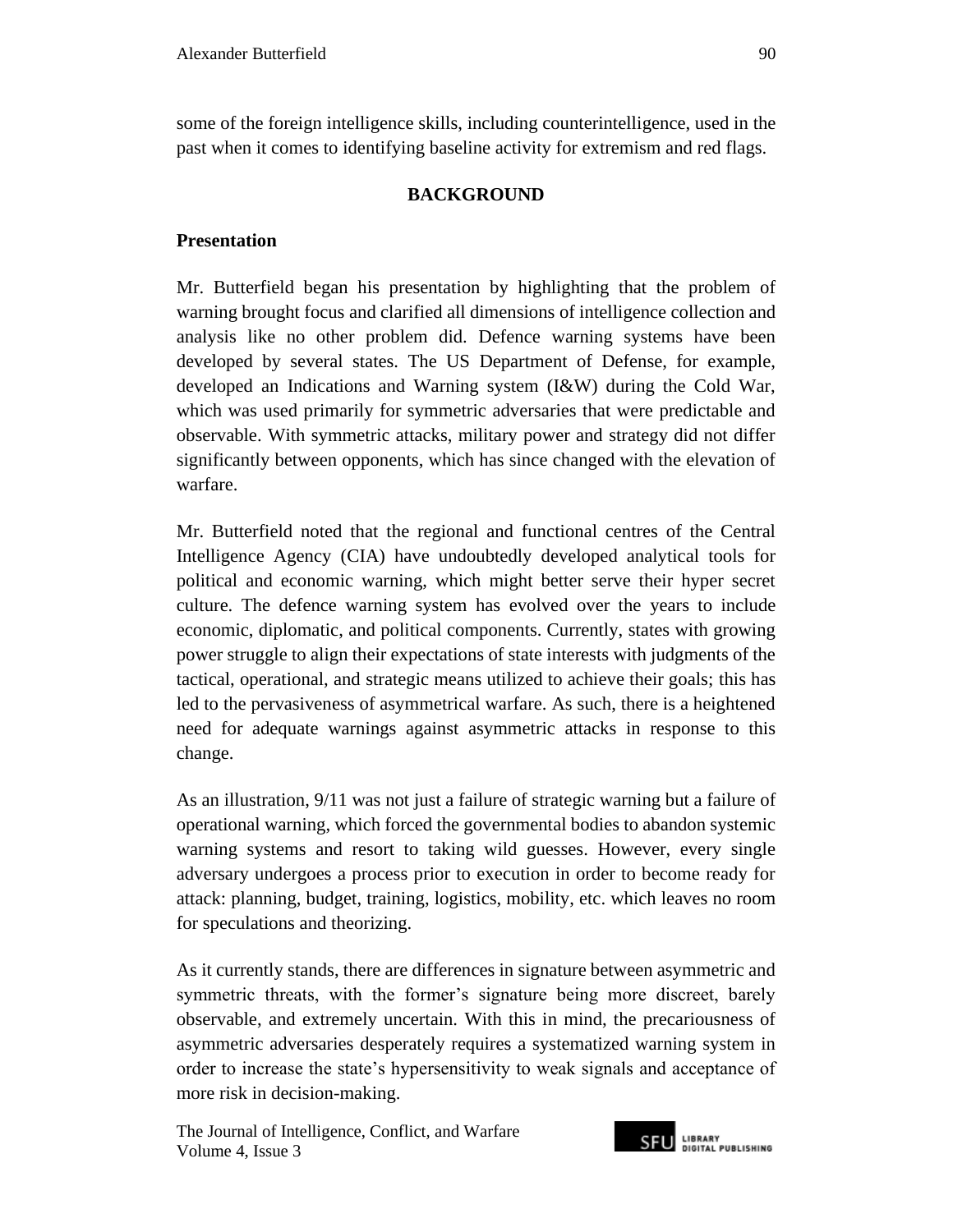Although there is no comprehensive, whole-of-government effort to develop a warning system against asymmetric attacks, an unacceptable alternative would be to chase internet conspiracies, which simply create further problems of false claims, public cynicism, and the erosion of public trust in state institutions. The systematisation of asymmetric warning is not easy but a slow, patient process that allows better understanding of the complete signature profile of an asymmetric adversary.

### **Question Period**

In democracy, there is always conflict between security and openness, and foreign actors are keen in using this to create internal division at their own advantage. Security systems are often expected to uncover individuals who may commit violence, but it is difficult to engage the public in these issues and simultaneously support practices of the security sector.

While the warning intelligence sphere is changing, using past foreign intelligence skills, such as counterintelligence, may still be beneficial when it comes to identifying baselines for violence, and governments can use this to portray their services to the country in a positive way. Ultimately, small improvements are big improvements when it affects lives, especially with concepts such as asymmetric attacks and operational warning systems.

# K**EY POINTS OF DISCUSSION**

# **Presentation**

- Signatures are the key observable difference between asymmetric and symmetric attacks. Asymmetric signature is discreet and uncertain, while symmetric signature is more predictable.
- For both symmetric and asymmetric attacks, adversaries undergo a process before execution which deals with planning, budget, training, logistics, and more.
- By systematizing warnings against asymmetric threats and adversaries, we will be able to offset deficiencies and better deal with the tactics of unconventional warfare by becoming hypersensitive to weak signals and adapting to precarity.
- It is hard to understand asymmetric profiles while they are at rest, so while the journey towards operational readiness may be tedious and long, it is integral in strengthening the state's responsiveness to incoming attacks.